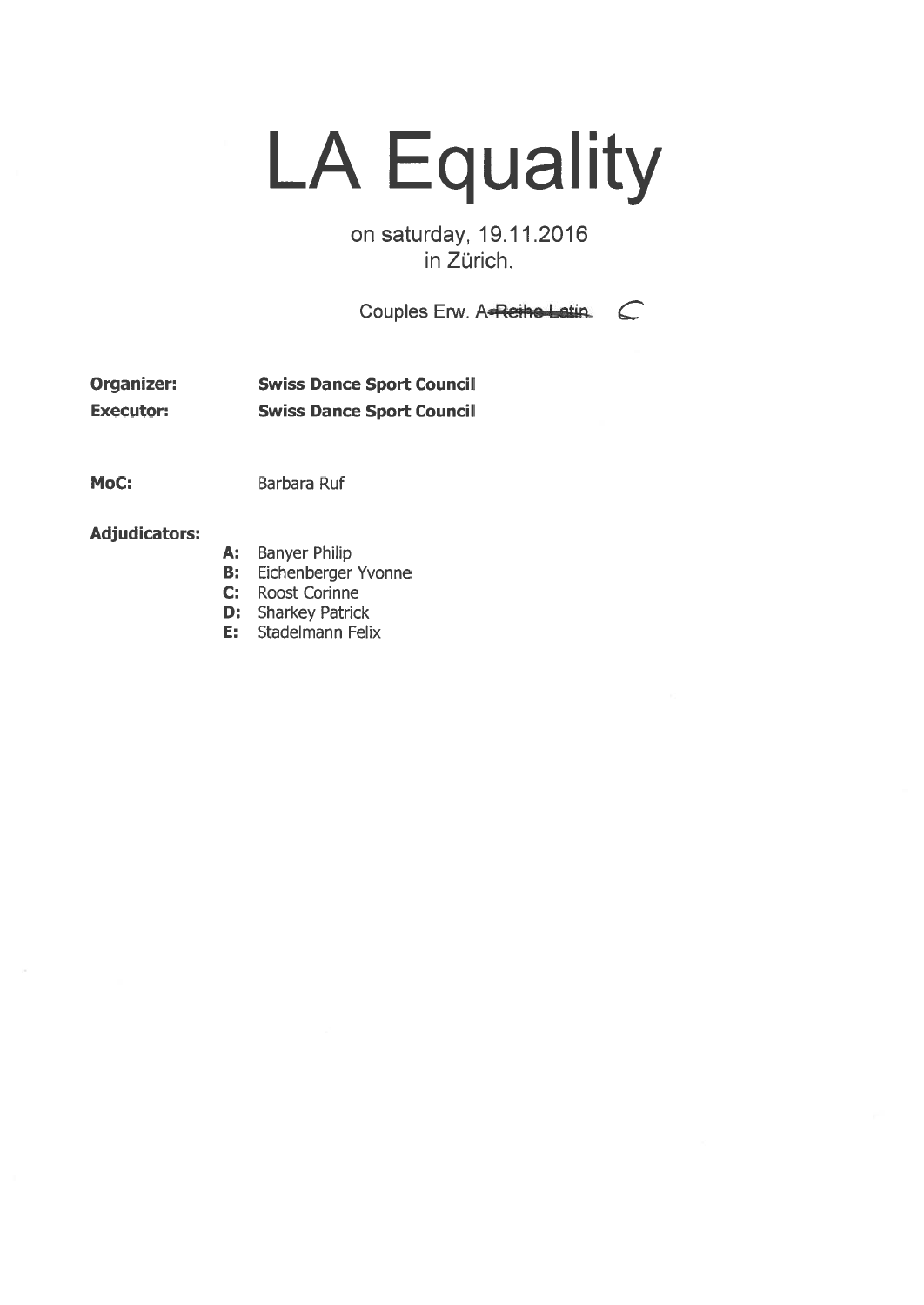| <b>Startlist with results</b>                   |                                       |             |         |  |  |  |  |  |  |
|-------------------------------------------------|---------------------------------------|-------------|---------|--|--|--|--|--|--|
| Date:                                           | 19.11.2016<br>Grade:<br>International |             |         |  |  |  |  |  |  |
| Location:                                       | Zürich<br>Age group:<br>Erw.          |             |         |  |  |  |  |  |  |
| Organizer:                                      | Swiss Dance Sport Council             | Class:      | A-Reihe |  |  |  |  |  |  |
| Executor:                                       | <b>Swiss Dance Sport Council</b>      | Discipline: | Latin   |  |  |  |  |  |  |
| No. Couple:                                     |                                       |             |         |  |  |  |  |  |  |
| 9 Doris Fritz / Eva Haug                        |                                       |             |         |  |  |  |  |  |  |
| 13 Judith Laister / Barbara Hufnagl             |                                       |             |         |  |  |  |  |  |  |
| 14 Carlton Symonds-Parker / Paul Symonds-Parker |                                       |             |         |  |  |  |  |  |  |
|                                                 |                                       |             |         |  |  |  |  |  |  |

opTurnier V8.Oc © 1995-2015 Stephan Rath Software (www.TopTurnier.de), Licence for: Swiss Dance Sport Councfl